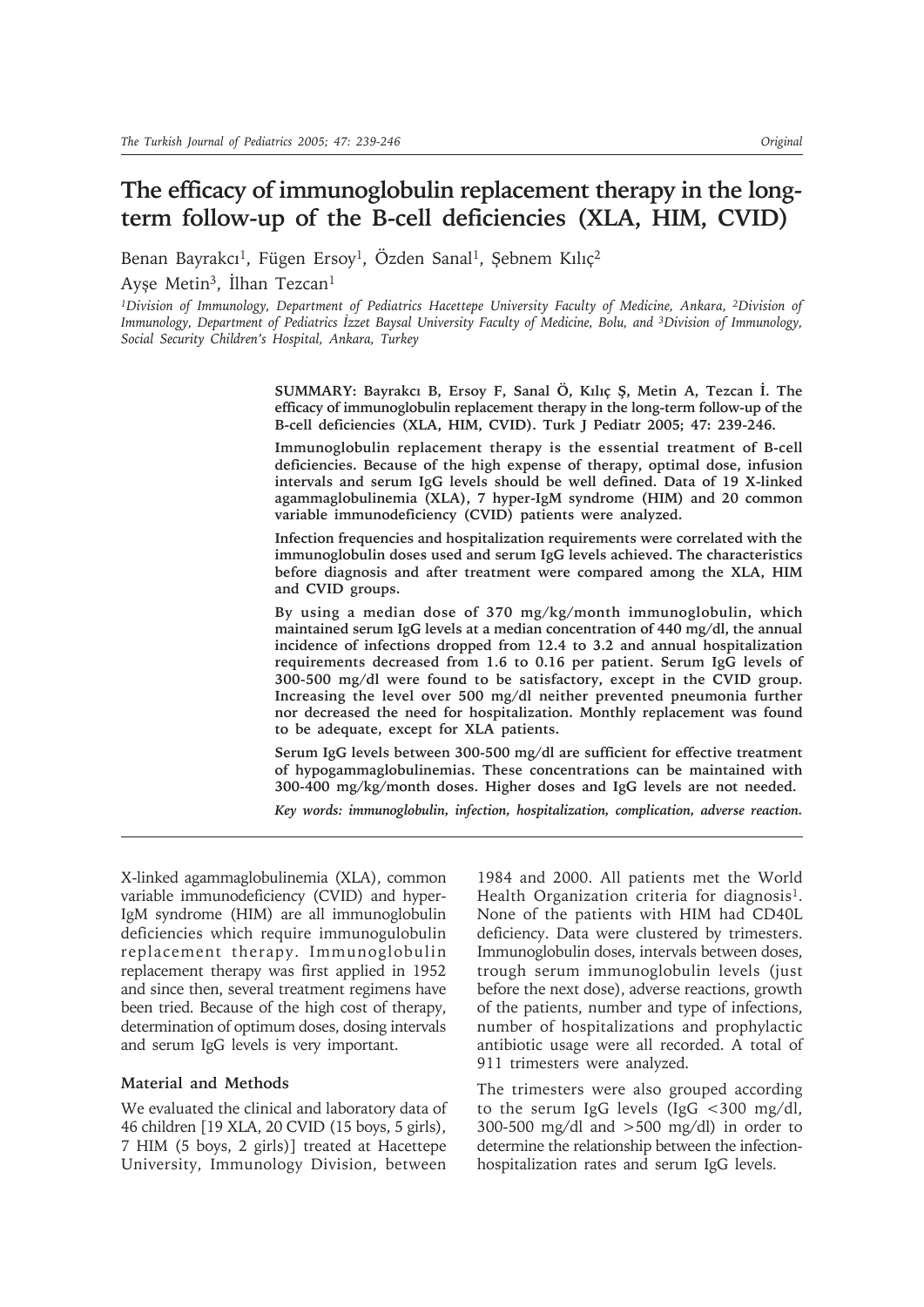Infections were grouped under the following categories: pneumonia, upper respiratory infections (sinusitis, tonsillitis, otitis media), diarrhea, meningitis, pyoderma and others (other febrile illnesses requiring antibiotics). X-rays, white cell counts, and blood and sputum cultures were performed to verify infections. Patients requiring intravenous antibacterial treatment, cardiorespiratory support or fluidelectrolyte replacements were hospitalized.

Prophylactic antibiotics were given to the patients who suffered upper respiratory tract infections more than once a month, in spite of the immunoglobulin replacement therapy. For prophylaxis, trimethoprim-sulfamethoxazole (TMP/SMX), amoxicillin or penicillin was used during the frequent infection periods. Generally, a single drug maintained prophylaxis, but in persistent cases TMP/SMX and penicillin were combined. Drug-related adverse reactions or gastroenteritis led to an antibiotic switch.

and hospitalization, the Mann-Whitney U test was applied. We performed pair wise multiple comparison among groups, which gave the opportunity to compare various IgG levels for various IgG deficiency diseases. The difference in the frequency of adverse reactions was demonstrated by Chi-square test. The frequency of pneumonia, upper respiratory tract infections, diarrhea and other infections among the patient groups was compared by Wilcoxon test.

## **Results**

# *Patient Characteristics*

The median age of the patients was 12 and the median duration between the initial infections and diagnosis was 36 months (Table I). The XLA group had the least delay in diagnosis among the three groups. Family history was positive in 26% of XLA, 42% of HIM and 10% of CVID patients. Due to the family history, one XLA patient was diagnosed before the onset

**Table I.** Features of the Various Patient Groups [Median (min-max)]

|                                                                         | Total        | XLA         | <b>HIM</b>               | <b>CVID</b>    |
|-------------------------------------------------------------------------|--------------|-------------|--------------------------|----------------|
| Number of patients                                                      | 46           | 19          |                          | 20             |
| Present age (months)                                                    | 146 (21-277) |             | 94 (21-212) 216 (83-277) | 165 (94-267)   |
| Age at onset of infections (months)                                     | $18(1-160)$  | $10(2-48)$  | 24 (1-108)               | $21(1-160)$    |
| Age at diagnosis and onset of treatment (months)                        | $61(10-167)$ | $30(10-70)$ | 97 (37-165)              | 92 (13-167)    |
| Duration between the initiation of infections and<br>diagnosis (months) | $36(2-147)$  | $23(2-60)$  | 60 (36-147)              | 54 (3-137)     |
| Follow-up period (trimester)                                            | $22(1-64)$   | 24 (1-44)   | $32(3-64)$               | $(5-49)$<br>17 |

XLA: X-linked agammaglobulinemia, CVID: common variable immunodeficiency, HIM: hyper-IgM syndrome.

Adverse reactions to immunoglobulin administration were classified as mild (flushing, fever, malaise, nausea, vomiting, perspiration, abdominal pain, dizziness, shivering, sweating), moderate (dyspnea, edema, tachycardia, palpitation, hypotension, syncope, epistaxis) and serious (severe anaphylactic reactions requiring hospitalization).

#### *Statistical Analysis*

For determining the statistical difference between groups, one way analysis of variance (ANOVA) test was used. When a difference was detected among groups, least significant difference test was used. In order to evaluate the frequency of infection and hospitalization during the treatment period, paired t test was used, and to compare the change in rate of infection

of infections. Upper and lower respiratory tract infections were the most common presentations before the initiation of the immunoglobulin therapy (Table II). Non-suppurative arthritis was documented in 26% of XLA patients at the onset of immunoglobulin treatment.

## *Immunoglobulin Replacement Dose and Intervals, Serum IgG Levels*

A median immunoglobulin dose of 370 (155-600) mg/kg was used during 911 cumulated trimesters (2733 months, intravenous administration in 777 trimesters and intramuscular administration in 134 trimesters).

Immunoglobulin replacement therapy was given every three weeks in 231 trimesters and every two weeks in 21 trimesters. It was performed monthly in the remainder of a total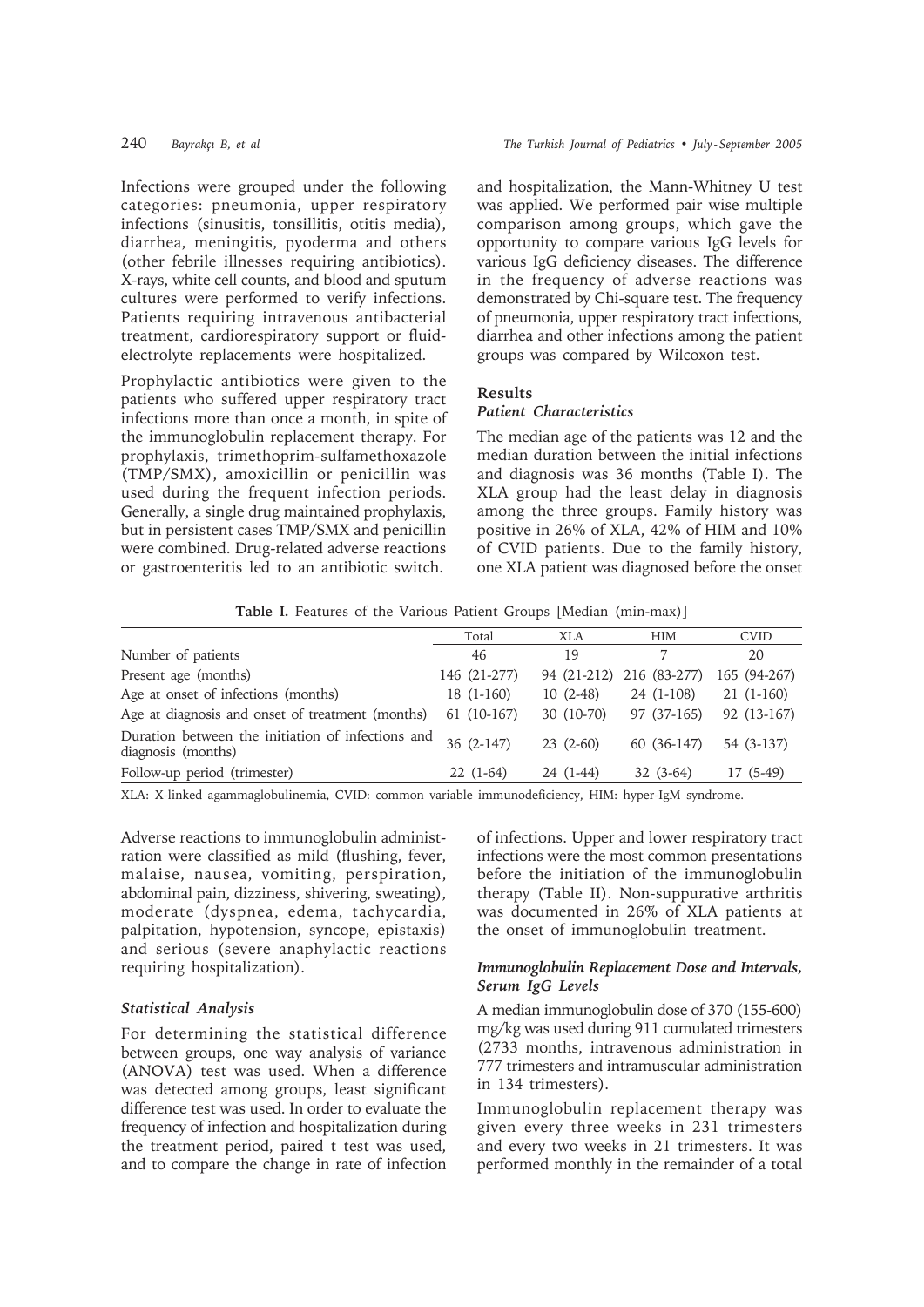|             |            |              | $\checkmark$ |            |             |            |                  |            |
|-------------|------------|--------------|--------------|------------|-------------|------------|------------------|------------|
|             | Lederman   | Hermaszewski |              | Hansel     |             | Hacettepe  |                  |            |
|             | <b>XLA</b> | <b>XLA</b>   | <b>CVID</b>  | <b>XLA</b> | <b>CVID</b> | <b>XLA</b> | <b>CVID</b>      | <b>HIM</b> |
| <b>URTI</b> | 75         | 52           | 3            | 22         | 22          | 52         | 85               | 100        |
| Pneumonia   | 56         | 32           | 63           | 67         | 90          | 73         | 75               | 100        |
| Diarrhea    | 35         |              | 12           | 16         | 20          | 31         | 35               | 28         |
| Meningitis  | 10         |              |              |            | 5.          | 5          | 15               | 28         |
| Pyoderma    | 28         | 14           | 11           |            |             | 10         | $\left( \right)$ | 0          |
|             |            |              |              |            |             |            |                  |            |

**Table II.** Comparison of Infection Rates Prior to Diagnosis with Previous Reports (%)

Lederman<sup>4</sup>, Hermaszewski<sup>11</sup>, Hansel<sup>29</sup>.

URTI: upper respiratory tract infections (sinusitis, tonsillitis, otitis media), XLA: X-linked agammaglobulinemia, CVID: common variable immunodeficiency, HIM: hyper-IgM syndrome.

of 911 trimesters. Three-week intervals for the immunoglobulin replacement was more efficient in XLA. But, in general, monthly replacement was found to be sufficient enough to prevent infections (p=0.026) (Table III).

hospitalization rates according to IgG levels (Table IV). In order to differentiate the results for various IgG deficiency diseases, we also performed the same type of 'multiple comparison test' on each patient group separately.

**Table III.** Infection Rates and Mean Serum IgG Levels According to Treatment Intervals

|             | Infection/trimester |        | Serum IgG level |        |  |
|-------------|---------------------|--------|-----------------|--------|--|
|             | 4-week              | 3-week | 4-week          | 3-week |  |
| <b>XLA</b>  | 0.9                 | 0.6    | 378             | 415    |  |
| <b>HIM</b>  | 0.5                 | 0.7    | 432             | 535    |  |
| <b>CVID</b> | 0.6                 |        | 542             | 535    |  |
| Total       | 0.6                 | 0.8    | 460             | 471    |  |

XLA: X-linked agammaglobulinemia, CVID: common variable immunodeficiency, HIM: hyper-IgM syndrome.

The trough serum IgG levels achieved during the therapy were as follows: XLA: 397 mg/dl, HIM: 423 mg/dl, CVID: 575 mg/dl, total: 440 mg/dl (median values).

#### *Infection and Hospitalization Rates*

Annual infection rate significantly decreased from 12.4 to 3.2 per patient, and annual hospitalization rate decreased from 1.16 to 0.16 per patient after the onset of immunoglobulin replacement therapy (Figs. 1 and 2). The rates of decrease in frequency of annual infection and hospitalization were similar among XLA, CVID and HIM groups.

# *Relation Between Infection Rates and Residual Serum IgG Levels*

All data was clustered into three groups according to the serum IgG levels: <300 mg/ dl, 300-500 mg/dl and >500 mg/dl. Multiple comparisons for the total group showed significant differences between infection and



**Fig. 1.** Infection frequencies before and during Ig replacement therapy (infection per trimester). XLA: X-linked agammaglobulinemia, CVID: common variable immunodeficiency, HIM: hyper-IgM syndrome.



**Fig. 2.** Hospitalization frequency before and during Ig replacement therapy (hospitalization per trimester). XLA: X-linked agammaglobulinemia, CVID: common variable immunodeficiency, HIM: hyper-IgM syndrome.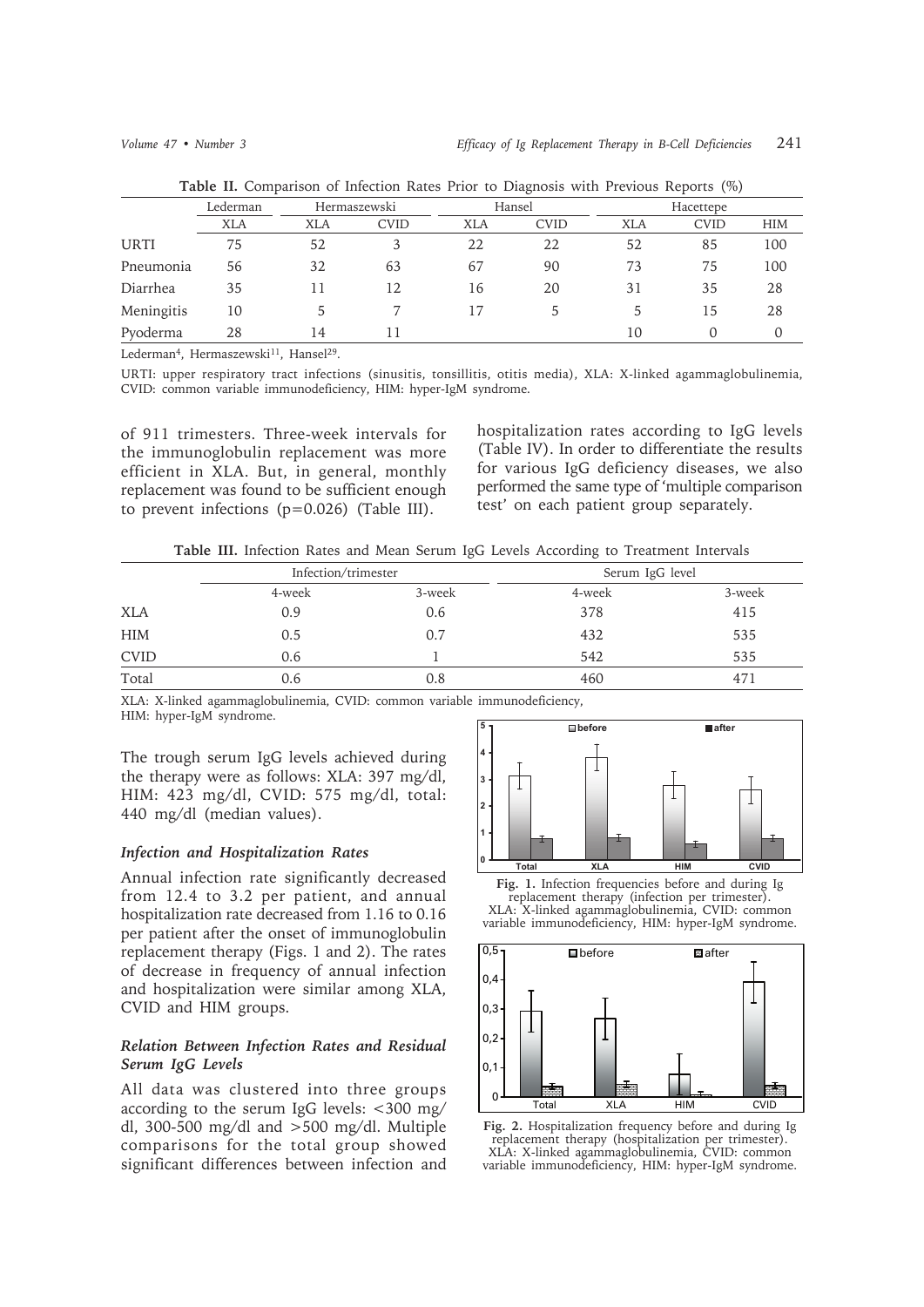At serum IgG level <300 mg/dl, total infection and pneumonia rates were significantly higher than observed with serum IgG levels of 300-500 mg/dl and  $>$ 500 mg/dl. Levels in groups '300-500 mg/dl' and ' $>$ 500 mg/dl' were similar (Table IV).

A serum IgG level > 500 mg/dl was found to be more efficient in preventing upper respiratory tract infections (sinusitis, tonsillitis, otitis media) than IgG levels between 300-500 mg/dl (Table IV).

Serum IgG level of 300-500 mg/dl decreased the annual hospitalization rates markedly, whereas higher serum IgG levels did not make any difference (Table IV).

The decrease in infection and hospitalization rates in HIM patients seemed to be similar to the whole group (statistical significance did not appear due to the low patient number) (Table IV).

Particularly for the XLA patients, IgG levels between 300-500 mg/dl were found to be effective in preventing pneumonia and

Table IV. Infection and Hospitalization Frequencies According to Serum IgG Levels 300-500  $>500$ p 1-2 p 1-3 p 2-3 IgG (mg/dl)  $<300$ **■Total inf.** O Pneumonia ■URTI ■Diarrhea ■Other inf. ■Hospitalization  $(1)$  $(2)$  $(3)$ Total trm 101 205 135  $Inf/trm$  $1.20$ 0.81  $0.63$  $< 0.01 < 0.01$ Pneu/trm  $0.30$  $0.10$  $< 0.01$   $< 0.01$  $0.11$ URTI/trm  $< 0.05$  $0.55$ 0.49  $0.31$  $< 0.05$ Diarr/trm  $0.28$  $0.18$  $0.17$ Other/trm  $0.07$ 0.04 0.04 Hosp/trm  $0.11$  $0.02$  $0.02$  $< 0.01$   $< 0.01$  $\overline{5}$ 301-500  $>500$ XLA  $\Box$ Totalinf  $n$ Pneu  $\blacksquare$ LRT **Diames**  $\Box$  Ohes  $H$  Hosp  $1, 5$ 62 92 31 trimester 0.78  $Inf/trm$ 1.18 0.80 Pneu/trm  $0.35$  $0.16$  $< 0.01$  $0.12$ URTI/trm  $0.40$ 0.54  $0.42$ Diarr/trm  $0.32$  $0.11$  $0.13$ Other/trm  $0.09$  $0.02$  $0.06$ Hosp/trm  $\mathbf{0}$  $\mathbf 0$  $< 0.01$   $< 0.01$  $0.16$  $52 - 300$ 301-500  $>500$ **HIM**  $\square$  Dia  $\Box$  Totalin  $\square$ Pne  $URT$  $H \to \infty$  $1.5$ trimester 16 48  $\mathfrak{D}$  $1.2$  $Inf/trm$ 0.94 0.48  $0.45$ Pneu/trm  $0.12$  $0.02$ 0.04 URTI/trm 0.69 0.39 0.36 Diarr/trm 0.06 0.04 0.04 Other/trm  $0.06$  $0.02$  $\overline{0}$ Hosp/trm  $0.06$  $0.02$  $\Omega$  $\overline{5}$ 301-500  $>500$  $mg/dl$ **CVID**  $\overline{\blacksquare}$  $\overline{\Box P}$  $\overline{\phantom{1}}$  URTI Diamhea  $\overline{\mathbb{I}^{\text{Others}}}$  $\overline{\blacksquare}$  $1.5$  $2<sub>3</sub>$ 82 trimester 65  $Inf/trm$ 1.43 1.06  $0.62$  $<0.05$  $< 0.05$ Pneu/trm  $0.26$  $011$  $0.14$ URTI/trm 0.87 0.48 0.26  $< 0.01$  $< 0.01$  $< 0.01$ Diarr/trm  $0.30$  $0.37$  $0.22$ Other/trm  $\Omega$  $0.08$  $0.04$ Hosp/trm  $\Omega$  $0.06$ 0.04  $301 - 500$  $\overline{\phantom{0}}$ Trm: trimester, Inf: total infection, Pneu: pneumonia, URTI: upper respiratory tract infections (sinusitis, tonsillitis, otitis media), Diarr: diarrhea, Other: other infections, Hosp: hospitalization, XLA: X-linked agammaglobulinemia, CVID: common variable immunodeficiency, HIM: hyper-IgM syndrome.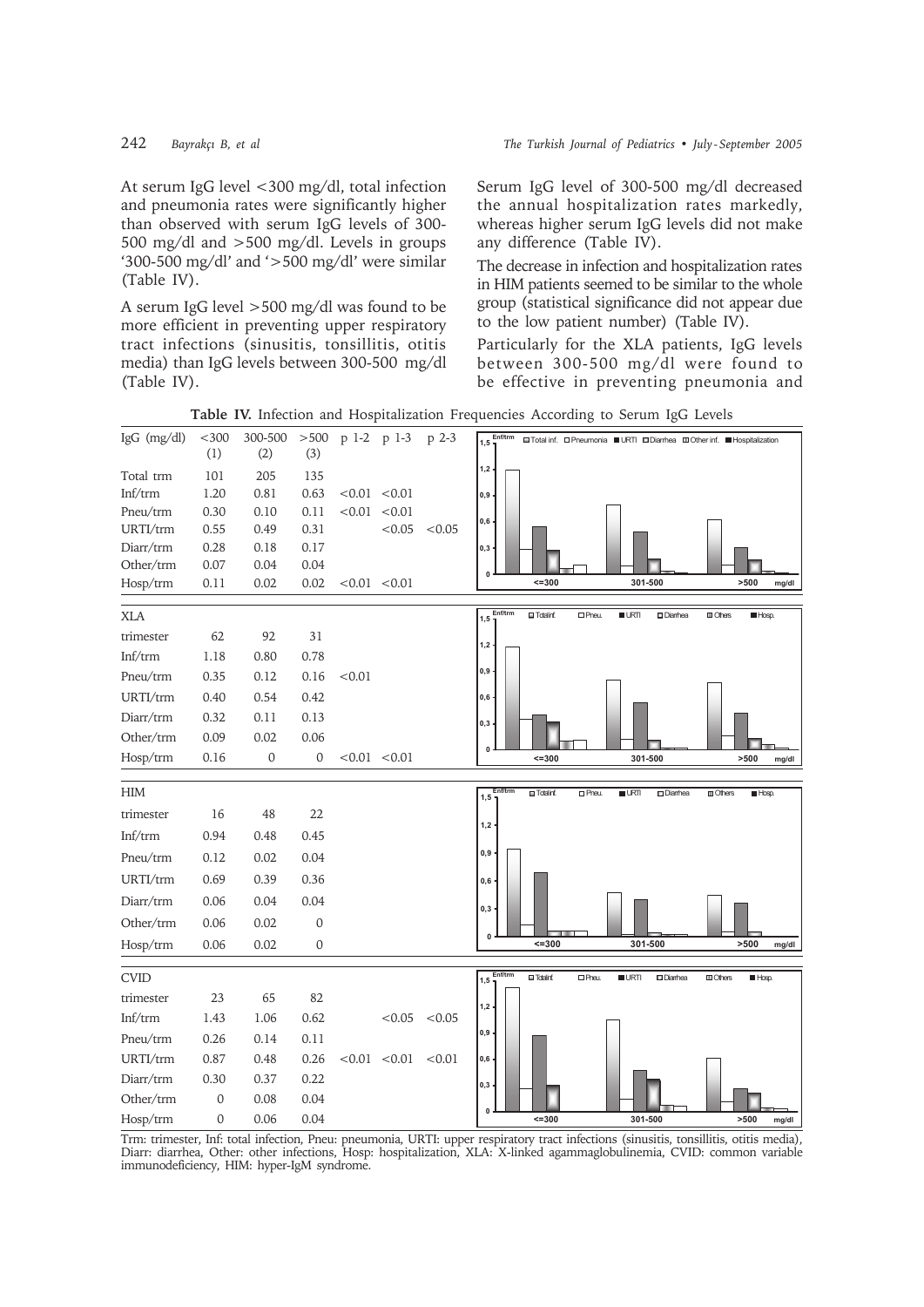decreasing hospitalization rates. Infection rates, especially upper respiratory tract infection rates, decreased further with serum IgG levels of >500 mg/dl in CVID patients (Table IV).

# *Adverse Reactions*

Adverse reactions were noted in 5.8% of patients. Thirty-nine mild, 12 moderate and two severe adverse reactions were observed throughout 2,733 treatment months. The first dose and some particular commercial products showed higher risk of adverse reactions in our patients. Decreasing the infusion rate, applying premedication and switching to another brand were the preferred approaches for these reactions. Hospitalization was required in only two patients for severe adverse reactions. None of the patients required discontinuation of the replacement therapy. Adverse reaction rate was higher in HIM (14.4%) than in the CVID  $(5.5\%)$  and XLA  $(1.5\%)$  groups.

## *Effect of Prophylactic Antibiotics*

In the XLA group, patients who received antibiotic prophylaxis had fewer infections. However, prophylactic antibiotic usage did not change the infection frequency in the HIM and CVID groups. There were no differences between the efficacies of TMP/SMX, amoxicillin, penicillin or combined TMP/SMX and penicillin treatments. We did not observe any severe infections with resistant microorganisms in patients receiving prophylactic antibiotics.

# *Chronic Complications*

The most common complication was chronic sinusitis (47%) in all groups. Chronic pulmonary disease was the second leading complication in CVID (45%) and XLA (36%) patients, whereas it was chronic otitis media in the HIM group (43%). Chronic complications were more apparent in the CVID group. This may be related to the longer delay in diagnosis in this group. Accompanying autoimmune disease frequency was similar to the previous reports (15%), whereas malignancy rate was found to be lower (7% vs 16%) in the CVID patients. In seven patients, pulmonary function tests were abnormal. Pulmonary lobectomy was performed in two CVID patients. One patient developed an autoimmune process with uveitis, hepatitis, urticaria and hemolytic anemia, and another patient with growth hormone deficiency had psoriasis.

In the XLA group, one patient had ichthyosis, another developed a dermatomyositis-like syndrome, meningoencephalitis and chronic hepatitis, and one patient suffered from Guillain-Barré syndrome.

# *Liver Function Tests*

Two XLA, one HIM and five CVID patients showed transient increase in alanine aminotransferase (ALT) and aspartate aminotransferase (AST) in 11 episodes. In those episodes, maximum serum AST level reached 129 U/L (50-129) and ALT level reached 311 U/L (49-311). For those with high serum transaminases levels, hepatitis C virus (HCV) was screened by polymerase chain reaction (PCR). None was found to be infected with hepatitis C.

# *Serum IgM Levels*

No significant change was observed in serum IgM levels in the HIM patients during immunoglobulin replacement therapy  $(1044 \pm 517.4 \text{ mg/dl})$  before treatment,  $1040 \pm 574.2$  mg/dl during treatment).

#### *Growth*

Growth was within normal range in all patients except three, who had accompanying dermatomyositis-like syndrome, autoimmune process and growth hormone deficiency. Although height and weight velocities remained under the 3rd percentile in five other patients, their growth curves were parallel to the normal growth pattern. Patients who reached adolescence showed normal pubertal development, except one patient with growth hormone deficiency and one with the autoimmune process.

#### **Discussion**

This study contributes to Quartier's<sup>3</sup> (307) treatment years), and Liese's<sup>2</sup> (251 treatment years) studies with 228 treatment years.

Infections started at a mean age of 15 months in our XLA group, similar to the previous reports4-6. Although 26% of our patients had positive family history, only one patient (5%) was diagnosed before the infectious presentation. This implies the importance of screening other potential XLA candidates in the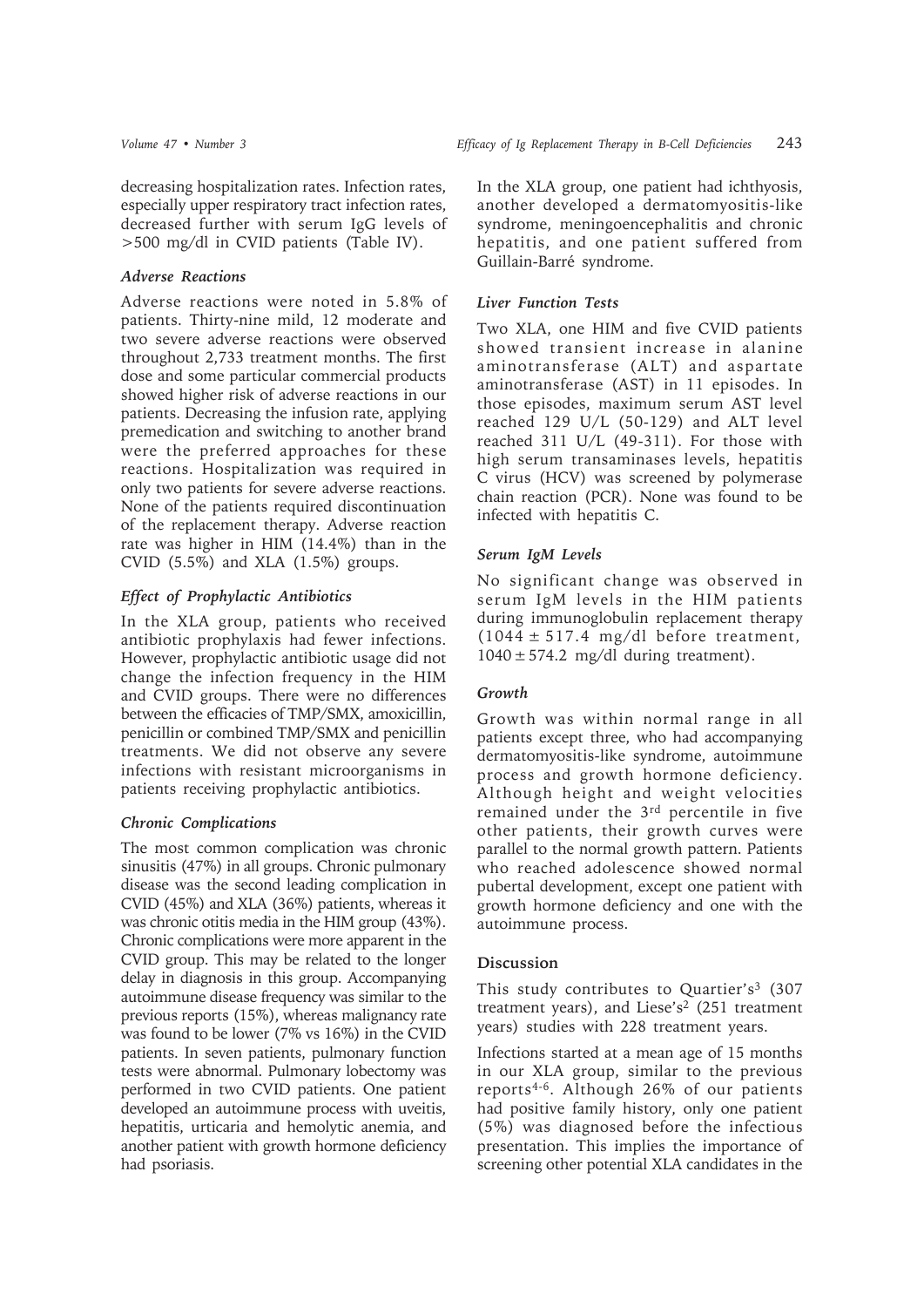$family<sup>3-5</sup>$ . Quartier<sup>3</sup> reported an early diagnosis rate of 16%, but positive family history rate was also high in his series (50-70%).

While the positive family history with CVID or IgA deficiency was found in 20-25% of patients in the previous reports, it was 10% in our CVID group<sup>7-10</sup>. Autoimmune clinical manifestations were reported in 10-37% of  $CVID$  patients<sup>11-13</sup>. We also found autoimmune manifestations in CVID at a similar ratio (15%). These were psoriasis, celiac disease, uveitis and Coombs (+) hemolytic anemia. A 100-fold increased risk of lymphoproliferative disease has been reported in CVID14, and EBV infection, immunological dysregulation or genetic tendencies were considered as the cause of their development<sup>12</sup>. In our CVID group, two patients (7%) developed malignancies, one ALL (acute lymphoblastic leukemia) and one Hodgkin's lymphoma. This number is lower than that of the previous reports (16%); however, it may increase as the follow-up period prolongs<sup>13</sup>.

Most common infections prior to the onset of replacement therapy were upper respiratory tract infections and pneumonia (Table II)<sup>15</sup>. Upper respiratory tract infections were also the most common infections during the immunoglobulin replacement therapy (1.4/year/patient). Nonsuppurative arthritis is known to develop in 20-26% of XLA patients<sup>3,4</sup>. Similarly, we observed non-suppurative arthritis in 26% of the XLA patients, and they all recovered as soon as immunoglobulin replacement therapy was initiated.

In contrast to CVID, autoimmune processes generally do not accompany XLA. But in the literature, there are rare reports which describe XLA patients who developed Coombs (+) hemolytic anemia, transient neutropenia, transient thrombocytopenia, alopecia totalis, glomerulonephritis, protein losing enteropathy, amyloidosis, and diabetes mellitus, suggesting that there may be a tendency for autoimmune diseases4,15,16. In our XLA group, only one patient suffered from Guillain-Barré syndrome.

The HIM patients enrolled in this study did not have CD40L deficiency but rather "activation-induced cystidine deaminase deficiency"17. Because of the high incidence of consanguinity (24%) in our country and the rapid mortality of CD40L defective patients,

we face autosomal recessive types of HIM and other immunodeficiencies more commonly. Although there are some reports showing gradual decrease in serum IgM levels after immunoglobulin replacement therapy, we did not observe a significant change in IgM levels throughout the treatment period<sup>18-20</sup>.

Previously, 200-400 mg/kg/month doses of immunoglobulin replacements were believed to be sufficient to prevent the infections in antibody-deficient patients. But recently, using 400-600 mg/kg/dose monthly or every three weeks to maintain serum IgG levels above 500 mg/dl has been considered to be more convenient2,5,7,21-25. In 1992, we demonstrated in nine patients that 250-300 mg/kg/month dose and 300-500 mg/dl serum IgG levels were effective in preventing infections<sup>26</sup>. The present study involves more patients and longer follow-up periods. A median immunoglobulin dose of 370 mg/kg and a median IgG level of 440 mg/dl were found to be efficient in reducing the annual infection frequency from 12.4 to 3.2 per patient, which was lower than observed in Skull's27 result study (4.7/year/ patient). Annual respiratory system infection per patient was 1.96 in our patients, versus 3.3 in Skull's and 0.69 in Liese's2 series; all three of these values were within normal population ranges<sup>5,27</sup>.

Annual hospitalization frequency dropped from 1.16 to 0.16 per patient during immunoglobulin replacement therapy. This decrease of 85% is satisfactory. However, the annual frequency of pneumonia (0.56/year/patient) remained higher than the previous reports  $(0.05-0.14/$ year/patient)3,6,27.

In order to cross-examine the data, it was clustered into three groups according to the IgG levels: <300 mg/dl, 300-500 mg/dl and  $>500$  mg/dl.

When all groups were evaluated together, serum IgG levels between 300-500 mg/ dl were sufficient enough to prevent the recurrent infections, and achieving a level of >500 mg/dl did not make any statistical difference. Even for the frequencies of pneumonia and hospitalization, 300-500 mg/ dl IgG levels were found to be satisfactory. These levels were also sufficient to prevent recurrent upper respiratory tract infections, but >500 mg/dl IgG levels were more efficient.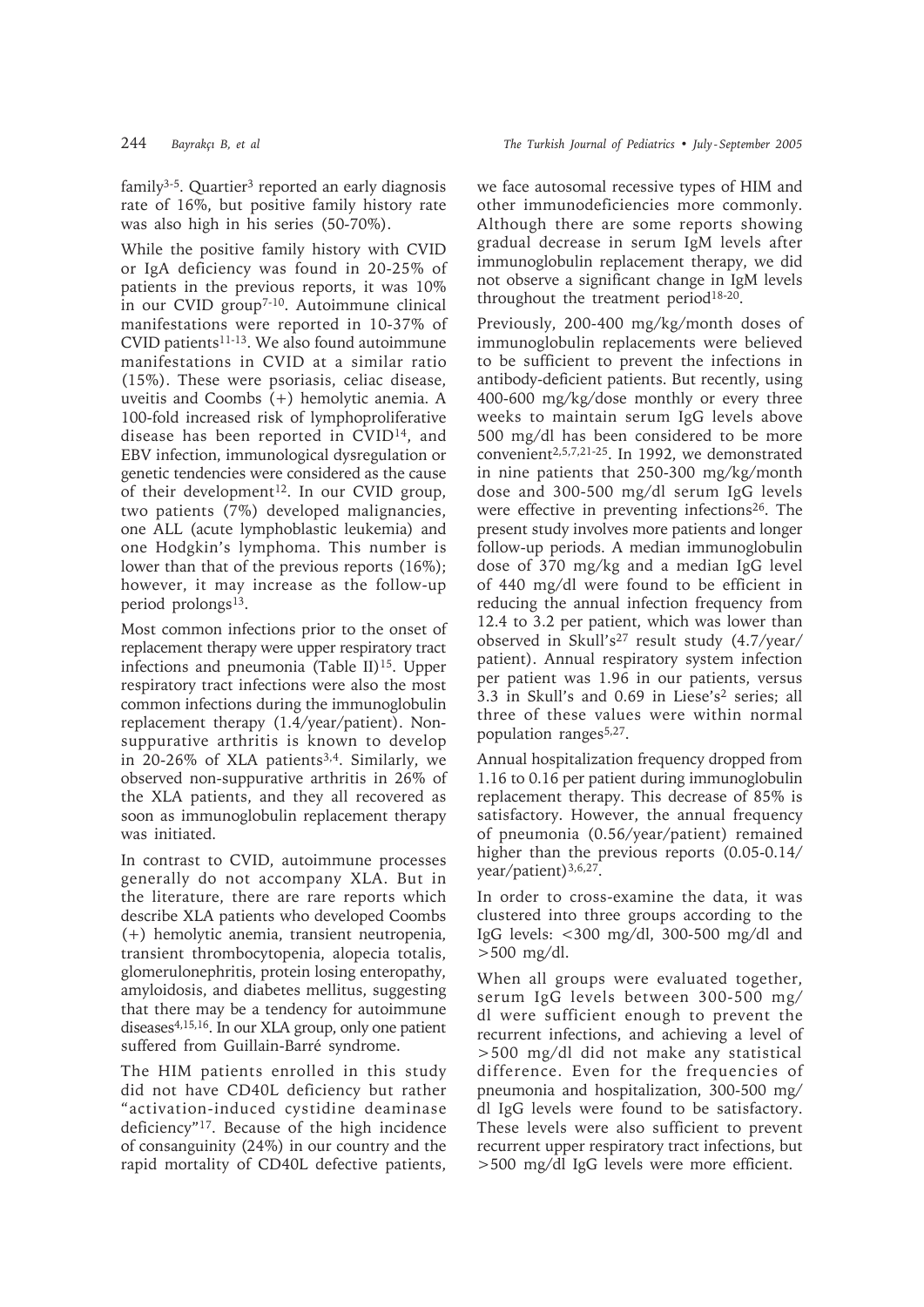The serum IgG level above 500 mg/dl did not further decrease the pneumonia or hospitalization rate in the XLA patients. Liese et al.2 had already compared <150 mg/dl, 150- 500 mg/dl and >500 mg/dl serum IgG levels, but did not examine 300-500 mg/dl separately and thus considered the >500 mg/dl serum IgG as the most effective level. According to our results, in contrast to Quartier et al.'s<sup>3</sup> and Liese et al.'s2, a serum IgG level of 300-500 mg/dl is effective enough to prevent infections in patients with XLA; maintaining IgG levels above 500 mg/dl is not cost-effective.

Serum IgG levels of 300-500 mg/dl were also sufficient in patients with HIM.

Achieving serum IgG levels above 500 mg/dl was found, however, to be more effective in decreasing infection frequency (especially upper respiratory tract infections) in CVID patients. The ineffective IgG synthesized in CVID represents a big portion of the measured serum IgG levels. Although serum IgG level seems to be high, it is composed of ineffective IgG and exogenously given IgG. Thus, in order to reach protective antibody levels, higher serum IgG levels should be maintained by giving higher amounts of exogenous IgG (Table III). While results for 300-500 mg/dl and >500 mg/dl were similar for the XLA and HIM patients, infection and hospitalization rates for >500 mg/dl were much more suppressed than those for 300-500 mg/dl in the CVID patients (Table III). Similar immunoglobulin doses were used in all groups (median, XLA: 384 mg/kg, HIM: 334 mg/kg and CVID: 369 mg/kg); however, the amount of increase in serum IgG levels in the CVID patients was proportionally lower than the others. Although the IgG levels at admission were higher in the CVID patients, it is obvious that this is composed of ineffective IgG, so the functional IgG should be as low as the other groups. CVID patients had the capability to respond to some antigens, but by the onset of therapy, infections and antigenic stimulus for this response were decreased. It might be suggested that due to the decrease in intrinsic IgG production, the amount of ineffective IgG was decreased and had been replaced by the functional IgG, which was given periodically. This may explain the lower increase in IgG levels in the CVID patients than the others despite their having been given the same amount of IgG. Overall, serum IgG levels

increased approximately seven-fold in the XLA and HIM groups, versus only 1.5-fold in the CVID group. The decrease in the frequency of infections in the CVID group (79%) was also proportionally lower than in the XLA and HIM groups (88% and 89%, respectively). These data also emphasize the need for higher doses of IgG in CVID than in other groups.

Passage of intravenous immunoglobulin into the sinus cavity is low and maintaining higher mucosal immunoglobulin concentrations is difficult. Secretory antibodies are also deficient in these cavities, so increasing serum IgG levels above 500 mg/dl seems to be more effective. But, it is still unknown whether or not increasing serum IgG levels may prevent bacterial colonization in sinusoidal cavities3,4,11,28.

Although maintenance of serum IgG levels at >500 mg/dl had been suggested for patients with chronic diarrhea, we showed that 300- 500 mg/dl concentrations were also sufficient to prevent recurrent diarrhea (0.88 per year)<sup>7</sup>.

Frequency of infections was lower in patients with XLA who received immunoglobulin therapy every three weeks than in those treated monthly. However, monthly treatment was found to be sufficient in the HIM and CVID patients.

Prophylactic antibiotics decreased the infection incidence independent of the type of the antibiotic regimen in the XLA group. In the HIM and CVID groups, patients who received prophylactic antibiotics seemed to suffer infections as frequently as the others. It should be kept in mind, however, that the prophylactic antibiotics were in fact used in those patients with an already high rate of infection frequency.

Rate of chronic complications in our patients (79%) was similar to that reported in Lederman and Winkelstein's4 series (71%). Chronic sinusitis was the main chronic complication followed by chronic pulmonary disease and chronic otitis media.

Prior to 1950, patients with hypogammaglobulinemia survived anywhere from two months to eight years of age<sup>15</sup>. Then, with the initiation of immunoglobulin replacement treatment, prognosis improved and use of new generation antibiotics and immunoglobulin preparations further